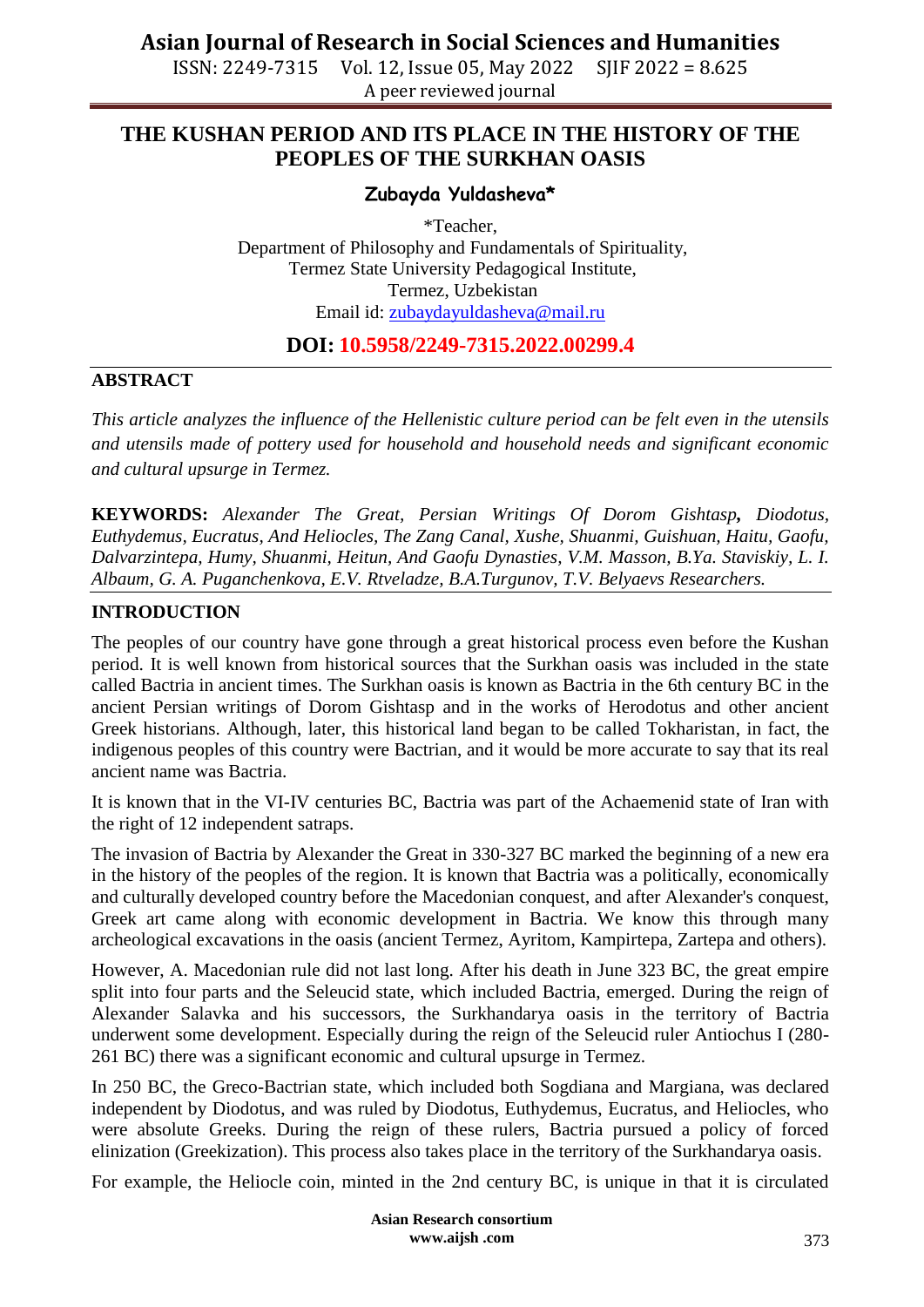# **Asian Journal of Research in Social Sciences and Humanities**

ISSN: 2249-7315 Vol. 12, Issue 05, May 2022 SJIF 2022 = 8.625 A peer reviewed journal

under the name of the savage Heliocle. Because the coins made by local artisans differed sharply from the high-quality coins minted in Greece in terms of their production and composition.

The influence of the Hellenistic culture period can be felt even in the utensils and utensils made of pottery used for household and household needs. For example, in our country there are deep circular vessels for the products of the Greeks, erotic depictions of men and women with ceramic hooks tied under the net to catch fish, marble clowns with salt pots and many other items. as an example. However, it should be noted that one of the processes that has had the greatest impact on the economic and economic life of the oasis is primarily related to architectural and agricultural life. This is due to the fact that the locals widely used the Greek method of construction in the architecture of construction, and at the same time the construction of houses can be found in the example of Kampirtepa archeological monuments in Muzrabad district.

The widespread use of the awning style in the construction of housing by the local population is evident from the column foundations found. Or the fact that the Greeks brought water from Surkhandarya through the Zang Canal to Termez and its environs is indeed one of the most important economic events in the life of the peoples of the oasis. Due to the culture of the Kushan period and its coverage in historical sources, we would like to briefly say that a new historical period began in the 1st century BC when the Greco-Bactrian state, which played an important role in the history of the peoples of our country, relinquished its place in history. In the middle of the 2nd century BC, an ethnic political association called "Yuechi" - a tribe called "Yueji" - entered the country from Chinese sources. Although much debate has been going on among scholars about the origin and language of the Yueji and the area in which they live, no decision has been reached that satisfies everyone. Researchers confirm that the Yuezhi are called "Massaget" and "Tokhar" ethnonyms, pointing out that they are the ancestors of the Turkic-speaking peoples. S.P. Tolstov and A. N. According to Bernstamp's scientific hypothesis, the Yueji, a descendant of the Massagets, first migrated east from the Central Asian region and later returned to their homeland as a result of Hun pressure. T.Annaev and Sh. Shaydullaev's opinion is as follows: "In 172-161 BC, the Yuezhi tribe, who lived in the northern regions of Central Asia, came across the Usun clan and were severely beaten by them. As a result of this collision, the yuechji (tokars) split into two groups. While one group of these tribes goes to East Turkestan, the second majority group goes to the south. This group is called Da-yuechji - the great hunter in Chinese sources. The Yuezhi, defeated by the Huns, marched south, capturing Dahya (Bactria) and setting up camp north of Guyshuy (Amudarya).

According to Chinese sources, the capital of the Yuezhi was north of the Amu Darya, in what is now Surkhandarya. The Yueji were divided into five chambers, each ruled by a separate Yabgu. In Chinese sources, the houses called Xushe, Shuanmi, Guishuan, Haitu, Gaofu formed a confederate state. At the beginning of the 1st century BC, the Yuezhi minted coins in imitation of the Greco-Bactrian kings. In particular, in the exhibition hall of the Kushan period of the regional archeological museum the treasure of Kushan secrets coins (500 pieces) K. The originals of the Kadfiz coins are preserved.

The analysis of the coins shows that the Yueji mints were located in the Termez region. In the 1st century BC, the Guyshuan-Kushan dynasty united the Yueji into a single state.

The first core of the Kushan state was laid by the lands of Bactria. The first capital of the Kushan state is the Dalvarzintepa monument located in the territory of Shurchi district.

The Kushan state was ruled by an absolute king, the governor of which was awarded the title of yabgu. The king's main support was a well-armed military army. The Kushan army consisted mainly of cavalry and infantry units, armed with swords, daggers, spears, and battle axes. In the Kushan state, the order of governing the state as a satrab was preserved. The Kushan kings relied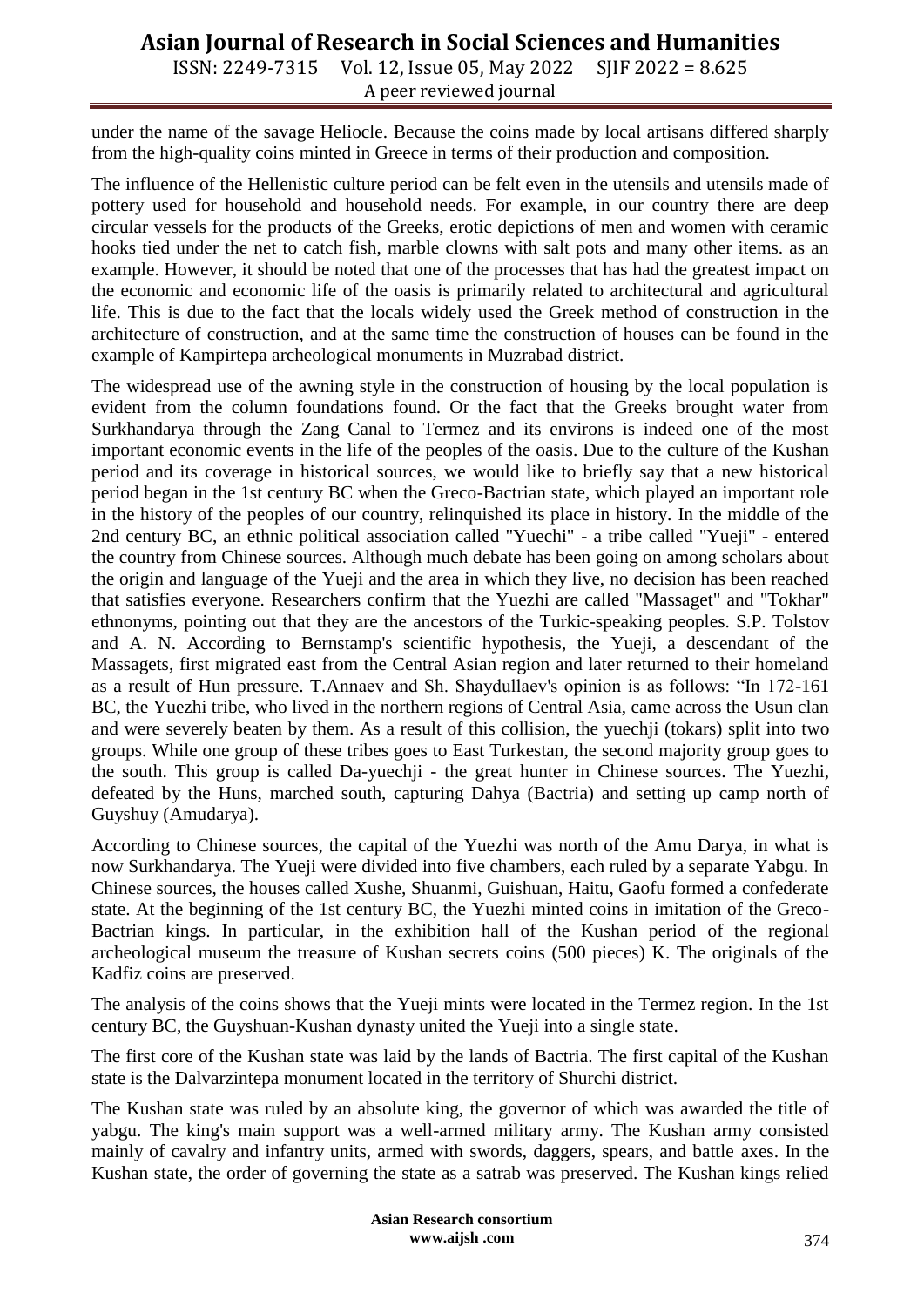## **Asian Journal of Research in Social Sciences and Humanities**

ISSN: 2249-7315 Vol. 12, Issue 05, May 2022 SJIF 2022 = 8.625 A peer reviewed journal

on a large and powerful army to expand the borders of the country. As a result of the conquests, a large part of East Turkestan, North India and Central Asia was conquered by the Kushan state.

The Guishuans mentioned in Chinese historical sources established their rule in Bactria in the 1st century AD under the leadership of Kioszyuko, whose real name was Kudzula Kadfiz. Kudzula Kadfiz conquers all four tribes of the Humy, Shuanmi, Heitun, and Gaofu dynasties. Kudzula Kadfiz, who had consolidated power in Bactria, invaded the neighboring provinces of Sogdiana Marghyana, the northwestern part of India. He strengthened the Kushan empire. Vima Kadfiz, the son of Kudzula Kadfiz, pursued a domestic and foreign policy in which the policy of Kadfiz II was of paramount importance. The lower reaches of the Indus River in India even took possession of lands up to the Ganges River Valley.

The Kushan state was strengthened during the reign of Kanishka (78-123), ie at the end of the 1st century and the first quarter of the 2nd century. The Kushan rule was also recognized by the lands of North India and Kashgar-Khotan. Through Sogdiana, Fergana and East Turkestan were also recognized. During the reign of Kanishka, he subjugated the main territories of Turkestan and strengthened economic and cultural ties with Khorezm. The policy pursued by Kanishka was continued by Vaseshka, Khuvishka, Kanishka II, Vasudeva, Kanishka III, Vasudeva II, who tried to strengthen political power.

However, due to political disagreements, internal strife, and the intensification of the struggle for power, the Kushan kingdom gradually weakened. The system of political and administrative rule of the Kushan kingdom was built on the basis of adaptation to the system of traditional satrapies, and the satraps won his trust by the supreme ruler, apparently they were chosen from among the representatives of their diorama. At the same time, there were times when the position of satrap was found necessary for military leaders who were active in the military campaign. In general, the satrabs had to be from Bactria.

V.M. Masson, B.Ya. Staviskiy, L. I. Albaum, G. A. Puganchenkova, E.V. Rtveladze, B.A.Turgunov, T.V. Belyaev and Sh. R. The services of Pidaev and T. Annaev are incomparably great.

G. A. Pugachenkova claims that the Kushans' Gyushuan property was in the present-day Surkhandarya region, and that their capital was in Dalvarzintepa.

The sources do not indicate the identity of the founder of the Kushan state. Based on this, scholars speculate that the unification began during the reign of Governor Geray. When the Kushan state, one of the four kingdoms of the ancient world, collapsed, Termez became a battleground for various political forces.

#### **REFERENCES:**

- **1.** Boqiev, A., A. Shaydullaev, and Z. Yuldosheva. "Oks sivilizatsiyasi." (2015).
- **2.** Meligaliyevich, Qurbonov Abdusamad. "NEW UZBEKISTAN IN A NEW NEIGHBORHOOD RELATIONS WITH THE COUNTRIES OF CENTRAL ASIA."Eurasian Journal of Academic Research1.6 (2021): 12-19.
- **3.** Yuldosheva, Zubayda Khamidovna, and Jumaeva Shohida. "AN IMPORTANT SOURCE ON THE HISTORY OF AMIR TEMUR." *EPRA International Journal of Multidisciplinary Research (IJMR)* 1: 489.
- **4.** Абдурасулов А. "Юечжи" атамаси ҳақида. /Ўзбекистон тарихи.1999. №4.
- **5.** Аннаев Т., Жўраева П. Кўҳна Термиз тарихидан лавҳалар.-Термиз,1991.